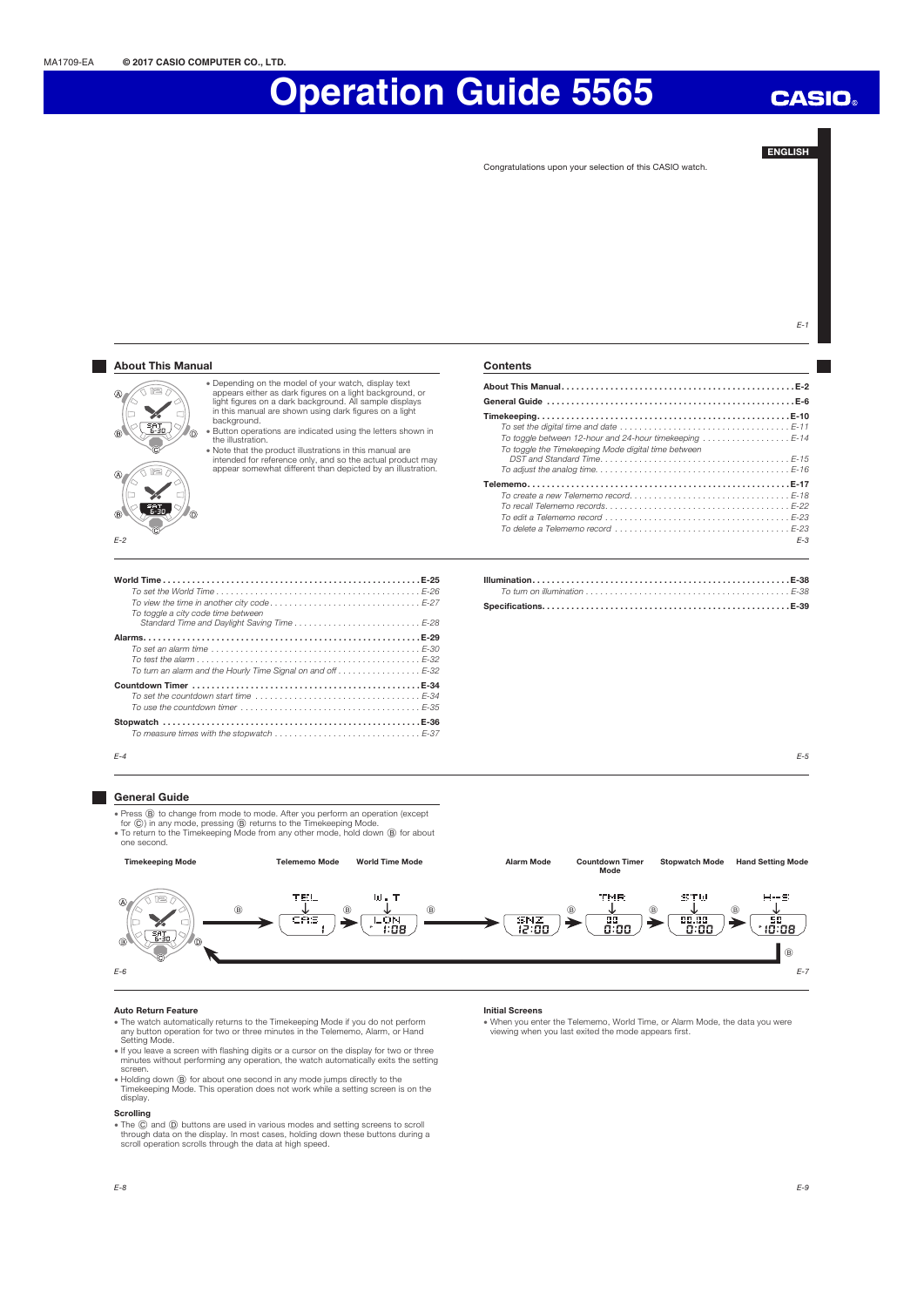## **CASIO**

#### **Timekeeping**

This watch features separate digital and analog timekeeping. The procedures for setting the digital time (page E-11) and analog time (page E-15) are different. · In the Timekeeping Mode, press  $\overline{A}$  to toggle the display between the date screen and the time scre



3. When the setting you want to change is flashing, use  $\copyright$  and  $\copyright$  to change it as n are sone<br>ribed belo

| Screen  | To do this:                                                          | Do this:                     |  |
|---------|----------------------------------------------------------------------|------------------------------|--|
| 50      | Reset the seconds to 00.                                             | Press (D).                   |  |
| OFF     | Toggle between Daylight Saving Time (ON)<br>and Standard Time (OFF). | Press (D).                   |  |
| * 10:08 | Change the hour or minute.                                           |                              |  |
| 2018    | Change the year.                                                     | Use $(D)$ (+) and $(C)$ (-). |  |
| 6-30    | Change the month or day.                                             |                              |  |
|         |                                                                      |                              |  |

E-12

### To toggle between 12-hour and 24-hour timekeeping In the Timekeeping Mode, press D to toggle between 12-hour timekeeping, or

- 24-hour timekeeping.<br>• While the 12-hour format is selected for timekeeping, a **P** (PM) indicator will appear<br>• for times from noon to 11:59 p.m. No indicator appears for times from midnight to<br>• 11:59 a.m. With 24-hour fo P (PM) indicator.
- . The 12-hour/24-hour timekeeping format you select in the Timekeeping Mode is applied in all modes

#### Digital Time Daylight Saving Time (DST) Setting

Daylight Saving Time (summer time) advances the digital time setting by one hour from Standard Time. Remember that not all countries or even local areas use Daylight Saving Time.

#### E-14

#### To adjust the analog time ส 127

- 1. In the Timekeeping Mode, press  $\circledB$  six times to enter the Hand Setting Mode (page E-7). 2. Hold down (A) until the current digital time starts to
- lo flash, which indicates the analog setting screen.  $\overline{\bigcup_{10:00}^{\mathsf{in}}}$  $\circ$ 7<sub>m</sub>

н÷э

- 3. Press  $\textcircled{\tiny{D}}$  to advance the analog time setting by 20 seconds.<br>• Holding down **(D** advances the analog time setting at high speed.
- If you need to advance the analog time a long way, press  $\overline{S}$  on all  $\overline{Q}$  at the same time. This locks the high speed hand movement, so you can release the two buttons. High-speed hand movement continues until y

4. Press  $\textcircled{A}$  to exit the setting screen. x To return to the Timekeeping Mode, press B.

E-16

#### To create a new Telememo record



淙

- 1. In the Telememo Mode, press  $\textcircled{c}$  and  $\textcircled{d}$  at the same time to display the new data screen.<br>• The new data screen shows ——, which indicates that there is no text in the name field.
- If the new data screen does not appear, it means that
- memory is full. To store another record, you will first have to delete some of the records stored in memory.
- 2. Hold down  $\overline{A}$  until the flashing cursor ( $\overline{A}$ ) appears in the name field of the display, which indicates the setting screen.
- 3. Use D and C to change the character at the cursor position in the name field. The character changes in the following sequence.

#### Digital Time and Date

Use the Timekeeping Mode to set and view a digital display of the current time and date. When setting the digital time, you can also configure settings for summer time (Daylight Saving time or DST).

#### To set the digital time and date



1. In the Timekeeping Mode, hold down (A) until the seconds start to flash, which indicates the setting 2. Press  $\circledR$  to move the flashing in the sequence shown



- 4. Press  $\circledA$  to exit the setting screen.<br>
 Resetting the hour, minute, or DST setting<br>  $\circ$  assesting the seconds only (without changing the hour, minute, or DST setting)<br>
causes the analog minute hand setting to be a accordingly
	- x See "Digital Time Daylight Saving Time (DST) Setting" (page E-14) for details about the DST setting.
	- Resetting the seconds to **00** while the current count is in the range of 30 to 59 causes the minutes to be increased by 1. In the range of 00 to 29, the seconds are reset to **00** without changing the minutes.<br>
	 The day
	-
	-
- The year can be set in the range of 2000 to 2099.<br>The watch's built-in full automatic calendar makes allowances for different<br>month lengths and leap years. Once you set the date, there should be no reason<br>to change it exce

E-13

#### To toggle the Timekeeping Mode digital time between DST and Standard Time



- 1. In the Timekeeping Mode, hold down (A) until the seconds start to flash, which indicates the setting screen 2. Press  $\circledB$  once to display the DST setting screen.
- 3. Press  $\textcircled{D}$  to toggle between Daylight Saving Time (ON displayed) and Standard Time (OFF displayed).
- 4. Press  $\overline{\varphi}$  to exit the setting screen. • The DST indicator appears on the Timekeeping.<br>Alarm, and Hand Setting Mode to indicate that<br>Daylight Saving Time is turned on.

#### Setting the Analog Time

O.

Perform the procedure below when the time indicated by the analog hands does not match the time of the digital display.

#### Telememo



∈ua-sa

Number

- Telememo lets you store up to 30 records, each containing name and telephone number data. Records are automatically sorted based on the characters of the name. You can recall records by scrolling through them on the display.
- x A Telememo Mode record has a name field and a number field. x See "Character List" at the back of this manual for
- details on how the watch sorts records.
- All of the operations in this section are performed in<br>the Telememo Mode, which you enter by pressing **®** All of the or<br>the Teleme<br>(page E-6).

E-17

E-15



- x You can input spaces, alpha characters, symbols, and numbers in a name. For details, see the "Character List" at the back of this manual.
- 4. When the character you want is at the cursor position, press  $\circledB$  to move the cursor to the right.
- 5. Repeat steps 3 and 4 until the name is complete.
- x You can input up to eight characters for the name.



6. After you input the name, press B as many times as necessary to move the cursor to the number field. x You can tell when you are in the name field because of the long cursor (—). The number field has a short cursor ( – ).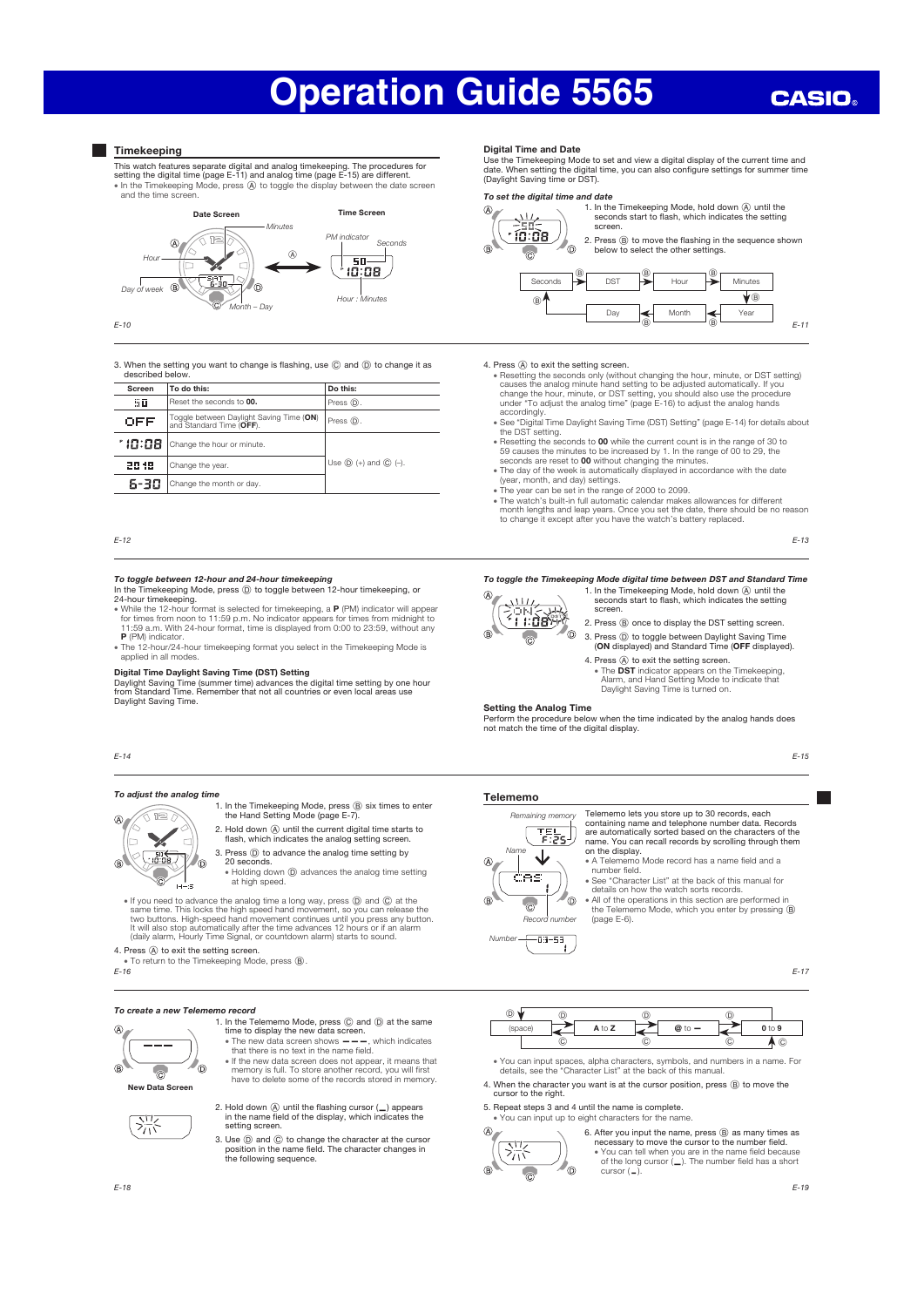## **CASIO**

- The name field has spaces for eight characters, so you must press (B) to move
- past the 8th character in order to get to the number field.<br>• The number field has spaces for 16 digits. Pressing (@ until the cursor moves<br>past the 16th digit causes it to jump back to the first character of the name fiel
- 7. Use  $\circledD$  and  $\circledC$  to change the character at the cursor position in the number field. The character changes in the following sequence.



- 8. When the character you want is at the cursor position, press (B) to move the cursor to the right.
- 9. Repeat steps 7 and 8 until you complete number input. x You can input up to 16 digits for the number.
- E-20

**To recall Telememo records**<br>In the Telememo Mode, press ⓒ (+) to scroll through Telememo records on the<br>display.

x Only name data appears when you scroll through Telememo records. • Press  $\overline{a}$  to toggle the screen between the name and number fields.



• The name and number scroll from right to left on the display. A separator (◀ ) is<br>inserted between the last character and first character of the data.<br>• Pressing ① while the last Telememo record is on the display causes

screen to appear

E-22

#### 3. Press  $\copyright$  and  $\copyright$  at the same time to delete the record. x CLR appears to indicate that the record is being deleted. After the record is deleted, the cursor appears on the display, ready for input.

4. Input data or press  $\circledA$  to return to the Telememo record screen.

- 10. Press (A) to store your data and return to the Telememo record screen (without the cursor).
	- After you press @ to store data, the name flashes for about one second to<br>indicate that records are being sorted.<br>• Note that a record must have something input in the name field, otherwise you
	- will not be able to store it.
		- E-21

- **To edit a Telememo record**<br>1. In the Telememo Mode, use ⓒ to scroll through the records and display the one<br>you want to edit.
- 2. Hold down  $\overline{A}$  until the flashing cursor appears on the display.
- 3. Use  $\overline{B}$  to move the flashing to the character you want to change.
- 4. Use  $\copyright$  and  $\copyright$  to change the character.
- x For details on inputting characters, see "To create a new Telememo record" (page E-18) (step 3 for name input and 7 for number input).
- 5. After making the changes that you want, press (A) to store them and return to the Telememo record screen.
- To delete a Telememo record
- 1. In the Telememo Mode, use  $\textcircled{D}$  to scroll through the records and display the one you want to delete. 2. Hold down  $\widehat{A}$  until the flashing cursor appears on the display.
	-

E-23

#### World Time



Current time for the selected city code

 $\circ$ 

World Time digitally displays the current time in 30 cities (29 time zones) around the world. • All of the operations in this section are performed in the World Time Mode, which you enter by pressing **B** Greenvoltal

#### World Time

The time settings of the Timekeeping Mode and the World Time Mode are independent of each other, so you must make separate settings for each. This watch is preset with a number of city codes, each of which represents the time zone where that city is located.

x Whenever you change the time setting for any city in the World Time Mode, the settings of all other cities are changed accordingly.

#### E-25

E-27

E-24

- x If your location is not included in the preset city codes, select the preset city code that is in the same time zone as your location. x For full information on city codes, see the "City Code Table" at the back of this
- manual.

#### To set the World Time



1. In the World Time Mode, press  $\textcircled{\small{D}}$  to scroll through city codes. 2. Hold down  $\overline{A}$  until the DST On/Off setting of the world

time starts to flash, which indicates the setting screen.



E-26

To toggle a city code time between Standard Time and Daylight Saving Time



1. In the World Time Mode, use D to display the city code whose Standard Time/Daylight Saving Time setting you want to change. 2. Hold down  $\textcircled{A}$  until the DST On/Off setting of the world time starts to flash, which indicates the setting

screen.

## 3. Press  $\textcircled{D}$  to toggle between Daylight Saving Time (ON displayed) and Standard Time (OFF displayed).

- 4. Press @ to exit the setting screen.<br>• The DST indicator appears on the World Time Mode display to indicate that<br>Daylight Saving Time is turned on.
	- x The above operation toggles all World Time city codes between Daylight Saving Time and Standard Time. Note that you cannot make settings for individual city Time at<br>Codes.
- Alarms



When an alarm is turned on, the alarm tone will sound when its alarm time is reached. One of the alarms is a snooze alarm, while the other two are daily alarms. You also can turn on an Hourly Time Signal that causes the watch to beep twice every hour on the hour. There are three alarm screens: AL1, AL2, and SNZ

(snooze). The Hourly Time Signal screen is indicated by SIG.

• All of the operations in this section are performed in the Alarm Mode, which you enter by pressing  $\circledB$  (page E-7).

- 4. While a setting is flashing, use  $\circledD$  and  $\circledC$  to change it.<br>
 Pressing  $\circledD$  and  $\circledC$  at the same time while any World Time setting is flashing<br>
causes the displayed time to change to the same setting as the c
	-
	- While DST On/Off setting is selected (flashing), press ⓪ to toggle between<br>Daylight Saving Time (**ON**) and Standard Time (**OFF**).<br>• While the hour or minutes setting is selected (flashing), use ⓪ (+) and ⓒ (–) to change it.

5. Press (A) to exit the setting screen.

To view the time in another city code In the World Time Mode, press (b) to scroll through city codes.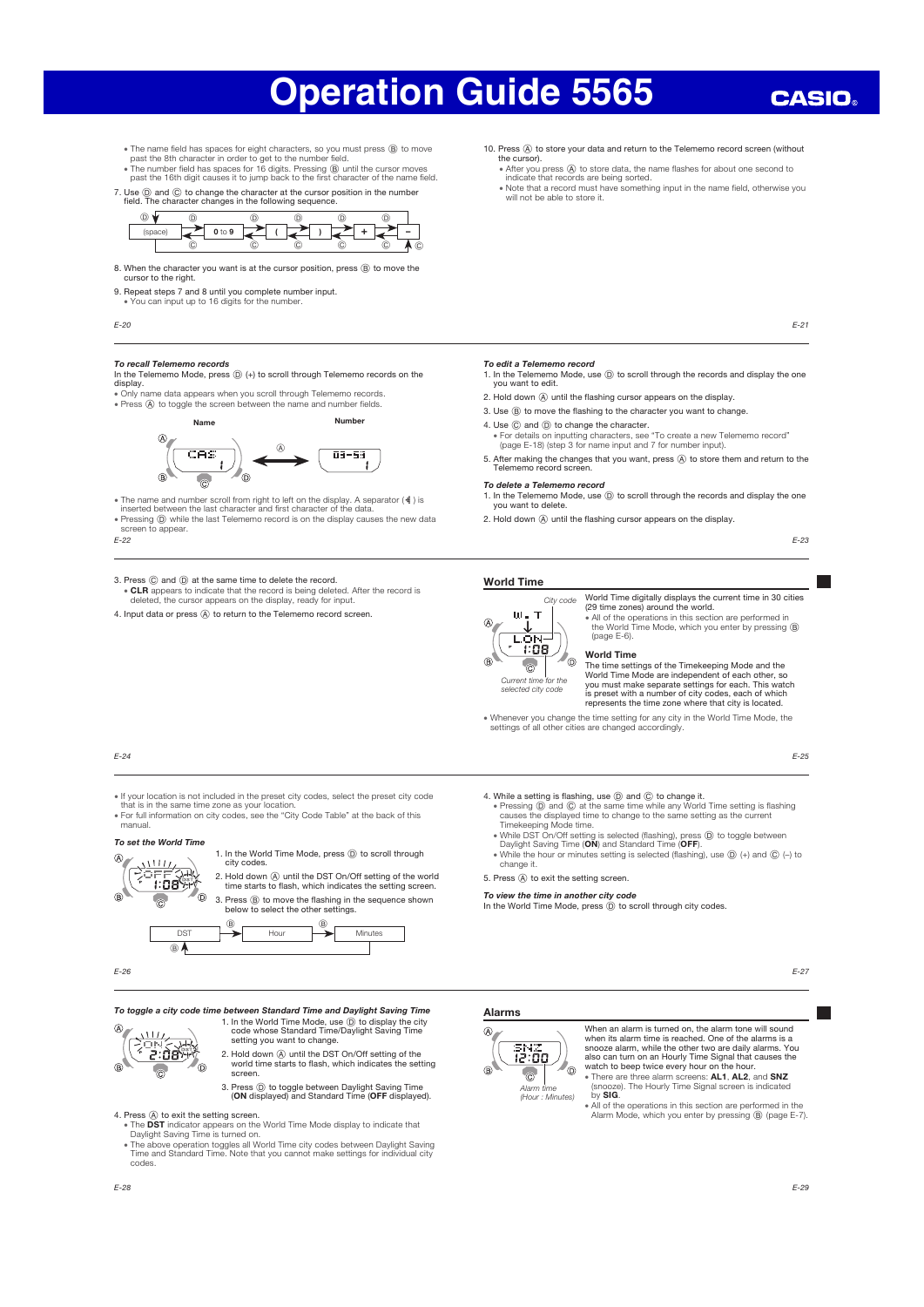#### To set an alarm time



1. In the Alarm Mode, use  $\circled{D}$  to scroll through the alarm screens until the one whose time you want to set is displayed.



- To set a daily alarm, display alarm screen **AL1** or **AL2**. To set the snooze alarm,<br>display the SNZ screen. . The snooze alarm repeats every five minutes.
- 
- 2. After you select an alarm, hold down (A) until the hour setting of the alarm time starts to flash, which indicates the setting screen.<br>• This operation automatically turns on the alarm.
- 
- 3. Press  $\circledR$  to move the flashing between the hour and minute settings.

E-30

#### To test the alarm

#### In the Alarm Mode, hold down  $\textcircled{D}$  to sound the alarm.

#### To turn an alarm and the Hourly Time Signal on and off

### 1. In the Alarm Mode, use (D) to select an alarm or the Hourly Time Signal.

- 2. Press  $\textcircled{A}$  to toggle it on and off.
	- x The indicators shown below appear on the display when the daily alarm and Hourly Time Signal are turned on. Each indicator disappears when the corresponding function is turned off.



E-32

#### Countdown Timer



- The countdown timer can be set within a range of one minute to 24 hours. An alarm sounds when the countdown reaches zero.<br>
\* All of the operations in this section are performed in the<br>
Countdown Timer Mode, which you enter by pressing<br>
(@) (page E-7).
- To set the countdown start time
- 1. In the Countdown Timer Mode, hold down A until the hour setting of the countdown start time starts to flash, which indicates the setting screen.

x If the countdown start time is not displayed, use the procedure under "To use the countdown timer" (page E-35) to display it.

2. Press  $\circledR$  to move the flashing between the hour and minute settings.

E-34

#### **Stopwatch** Seconds

**STW**  $\overline{\phantom{a}}$  or  $\overline{\phantom{a}}$  $-0.00$ 

 $\overline{c}$ 

### The stopwatch lets you measure elapsed time, split times, and two finishes. 1/100 second

- x The display range of the stopwatch is 23 hours, 59 minutes, 59.99 seconds.
- x The stopwatch continues to run, restarting from zero after it reaches its limit, until you stop it. x An ongoing elapsed time measurement operation will  $\sigma$ 
	- continue internally even if you change to another mode<br>However, if you exit the Stopwatch Mode while a split<br>time is displayed, the split time will not be displayed<br>when you return to the Stopwatch Mode.<br>All of the operati

(page E-7).

E-36

- 1

 $\overline{a}$ 

#### Illumination

 $H\alpha$ 

The face of the watch is illuminated for easy reading in the dark.

#### To turn on illumination

Minutes

In any mode (except when a setting screen is on the display), press  $\circledR$  to illuminate the display for about one second.

#### Illumination Precautions

- 
- x Illumination may be hard to see when viewed under direct sunlight. x Illumination turns off automatically whenever an alarm sounds.
- **Frequent use of illumination runs down the battery.**
- 4. While a setting is flashing, use  $(D)$  (+) and  $(D)$  (-) to change it.
- x When setting the alarm time using the 12-hour format, take care to set the time correctly as a.m. (no indicator) or p.m. (P indicator). 5. Press (A) to exit the setting screen.

#### Alarm Operation

The alarm sounds at the preset time for about 10 seconds, regardless of the mode<br>the watch is in. In the case of the snooze alarm, the alarm operation is performed a<br>total of seven times, every five minutes, or until you t x Alarm and Hourly Time Signal operations are performed in accordance with the Timekeeping Mode digital time. x To stop the alarm tone after it starts to sound, press any button.

- 
- Performing any one of the following operations during a 5-minute interval between<br>snooze alarms cancels the current snooze alarm operation.<br>- Displaying the Timekeeping Mode setting screen (page E-6)<br>- Displaying the **SN** 
	-

E-31

- x The above on indicators appear on the display in all modes.
- The above of indicators appear on the display in all modes.<br>• An on indicator on the display flashes while its corresponding alarm operation is sounding.
- . The snooze alarm on indicator flashes during the 5-minute intervals between alarms.

E-33

3. While a setting is flashing, use  $\circledD$  (+) and  $\circledC$  (-) to change it. . To set the starting value of the countdown time to 24 hours, set 0:00

### 4. Press  $\textcircled{A}$  to exit the setting screen.



Countdown Timer Mode.

Press  $\textcircled{\tiny{}}$  while in the Countdown Timer Mode to start the countdown timer.

x When the end of the countdown is reached, the alarm sounds for 10 seconds or until you stop it by pressing any button. The countdown time is automatically reset to its starting value after the alarm stops.

- Press  $\circledD$  while a countdown operation is in progress to pause it. Press  $\circledD$  again to resume the countdown.
- To completely stop a countdown operation, first pause it (by pressing  $(\overline{D})$ ), and then press  $\overline{A}$ ). This returns the countdown time to its starting value.
- . The countdown timer measurement operation continues even if you exit the
	-

E-35

#### To measure times with the stopwatch

| <b>Elapsed Time</b> |                                                  |                                                           |                                                    |       |
|---------------------|--------------------------------------------------|-----------------------------------------------------------|----------------------------------------------------|-------|
| (D)                 | D.                                               | D)                                                        | D.                                                 | A)    |
| Start               | Stop                                             | Resume                                                    | <b>Stop</b>                                        | Reset |
| <b>Split Time</b>   |                                                  |                                                           |                                                    |       |
| $\circledcirc$      | W                                                | (A)                                                       | D)                                                 | A)    |
| <b>Start</b>        | <b>Split</b>                                     | Split release                                             | Stop                                               | Reset |
| <b>Two Finishes</b> |                                                  |                                                           |                                                    |       |
| (D)                 | (A)                                              | D.                                                        | A                                                  | A)    |
| <b>Start</b>        | <b>Split</b><br>Display time of first<br>runner. | Stop<br>First runner finishes. Second runner<br>finishes. | Split release<br>Display time of<br>second runner. | Reset |

E-37

#### Specifications

- Accuracy at normal temperature: ± 30 seconds a month
- 
- **Timekeeping:** Hour, minutes, seconds, p.m. (P), month, day, day of the week<br>Time format: 12-hour and 24-hour<br>Calendar system: Full Auto-calendar pre-programmed from the year 2000 to  $2099$
- Other: 2 screen formats (Date, Time); Daylight Saving Time (summer time)/ Standard Time Telememo:
- Memory capacity: Up to 30 records, each including a name (8 characters) and<br>telephone number (16 digits)<br>Other: Remaining memory screen; Auto sort
- 
- World Time: 30 cities (29 time zones) Other: Daylight Saving Time/Standard Time
- Alarms: 3 daily alarms (with one snooze alarm); Hourly Time Signal